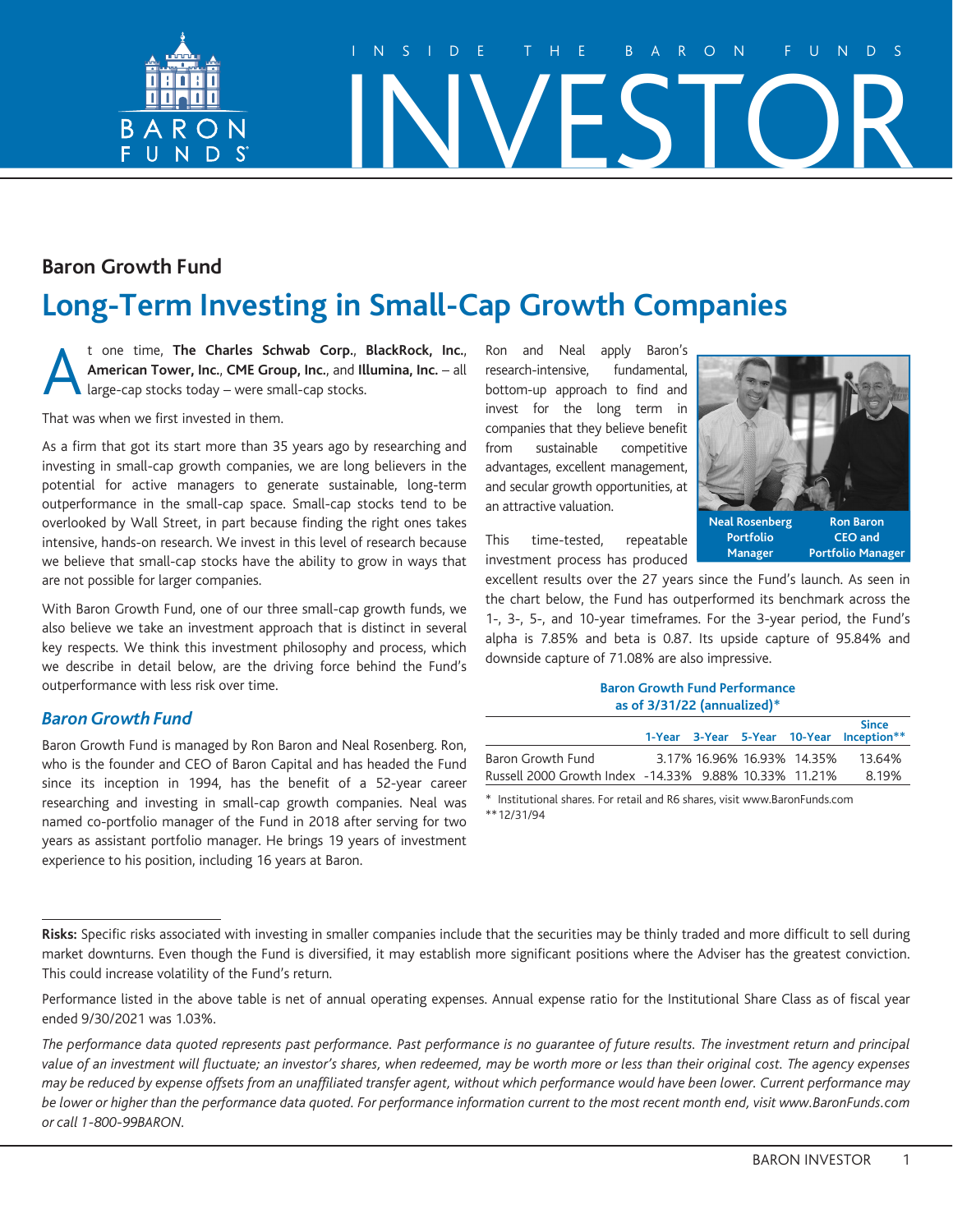#### **Baron Growth Fund Top 10 Holdings as of March 31, 2022**

| Holding                           | <b>GICS Sector</b>            | % Holding |
|-----------------------------------|-------------------------------|-----------|
| MSCI, Inc.                        | Financials                    | 9.9%      |
| FactSet Research Systems, Inc.    | Financials                    | 6.3%      |
| Vail Resorts, Inc.                | Consumer Discretionary        | 6.3%      |
| Gartner, Inc.                     | Information Technology        | 5.6%      |
| Arch Capital Group Ltd.           | <b>Financials</b>             | 5.4%      |
| Choice Hotels International, Inc. | <b>Consumer Discretionary</b> | 5.2%      |
| IDEXX Laboratories, Inc.          | <b>Health Care</b>            | 4.3%      |
| Bio-Techne Corporation            | <b>Health Care</b>            | 4.3%      |
| CoStar Group, Inc.                | Industrials                   | 4.3%      |
| ANSYS, Inc.                       | Information Technology        | 4.1%      |
| Total                             |                               | 55.7%     |

# *Unique Attributes of Small-Cap Stocks*

We believe small caps provide several advantages for long-term growth managers like Baron focused on research-driven, bottom-up stock selection.

- *Broad investment universe* With approximately 2,467 listed domestic stocks (excluding penny stocks), this asset class has a large pool of companies to analyze.
- *Less coverage* Small caps get less coverage on Wall Street. On average, a large-cap company is followed by 25 analysts, compared with just six for the average small-cap company. This thinner coverage can provide active managers with robust research capabilities an edge in identifying promising companies early in their growth trajectory.
- *Entrepreneurial mindset* The entrepreneurial mindset visionary, passionate, open to new ideas – that we see in many small-cap management teams helps keep these companies innovative and flexible in their strategies for growth, in our view.
- *Personal stake* The significant personal stake that many founders and executives of small-cap companies have in their business helps provide assurance that the interests of management and shareholders are aligned.
- *Acquisition target* Small caps are more likely to be acquired than their larger-cap counterparts. In the past 10 years, on average, 4.8% of the companies in the Russell 2000® Index were acquired, compared with 1.2% for the Russell Top 200® Index. When publicly traded companies are acquired, they are typically bought at a premium to their existing share price.

On the downside, small caps can be volatile. As long-term investors, we are accustomed to riding out short-term volatility and will selectively take advantage of a dip in the market to initiate or add to a position. As less well-established businesses, small caps can also carry more risk than their larger peers. As described later in this piece, we take a multifaceted approach to managing risk, which we believe is key to successful management of a small-cap portfolio.

# *A Differentiated Investment Approach*

Baron Growth Fund is a diversified small-cap growth strategy. We employ a consistent, repeatable, and time-tested investment process with the aim of providing superior returns over time with less risk. We believe our strategy benefits from a distinctive approach characterized by:

• Research-intensive stock selection with a focus on fundamentals

- Proven long-term approach
- Multi-faceted approach to risk

# *Research-Intensive Stock Selection With a Focus on Fundamentals*

We take a research-driven, bottom-up investment approach to identify what we believe are competitively differentiated businesses that can grow independently of their sector economics and macroeconomy. Because we invest only in businesses in which we have strong conviction, we have a limited number of holdings. As of March 31, 2022, the Fund held 50 stocks, compared with a category average of 161 stocks. The top 10 holdings comprised 55.7% of our portfolio.

Our stock-specific approach is borne out by our results, as virtually all our outperformance is driven by stock selection. Our goal is to find companies that can double in value within five or six years. To help achieve our objective, we focus on businesses with:

- Long-term, secular growth opportunities
- Strong, sustainable competitive advantages
- Attractive business model
- Exceptional management
- Attractive valuation

*Long-term, secular growth opportunities* We look for companies that we believe are well positioned to benefit from secular growth opportunities with large, addressable markets. We find these opportunities across a range of sectors and subindustries.

For example, we own a number of companies that are tapping the explosive growth in data generation and consumption, including **CoStar Group, Inc. (CSGP)**, **FactSet Research Systems, Inc. (FDS)**, and **MSCI, Inc. (MSCI)**, all of which are top 10 holdings. While each of these companies services a different end market, they are all subscriptionbased businesses that provide unique, proprietary data and analytics that typically become deeply embedded in customer workflow.

**IDEXX Laboratories, Inc. (IDXX)** and **Dechra Pharmaceuticals, PLC (DPH LN)** are benefiting from significant, sustainable growth in the pet care/animal health industry. IDEXX, which we have owned since 2005 and is a top 10 holding, is the leader in diagnostic tests for companion animals, livestock, and poultry. Dechra, which is a newer holding in the Fund, is a U.K.-based company that develops, manufactures, and sells specialty veterinary pharmaceuticals.

Companies that provide products and services to biotech and pharma can benefit from the ongoing growth in this space without the risk inherent in a single-product company. We own **West Pharmaceutical Services, Inc. (WST)**, which sells products and services used in injectable drug packaging; and **Bio-Techne Corporation (TECH)**, which develops life sciences tools for biomedical researchers and clinical research laboratories.

Some companies are creating their own growth opportunities. Ski resort owner **Vail Resorts, Inc. (MTN)** pioneered the multi-resort season pass as a way to increase revenue and help immunize the company against poor snowfall seasons. In addition to allowing Vail to increase prices, this innovative approach has enabled the company to acquire additional resorts, each of which expands its addressable market. We first invested in Vail in 1997, shortly after its IPO.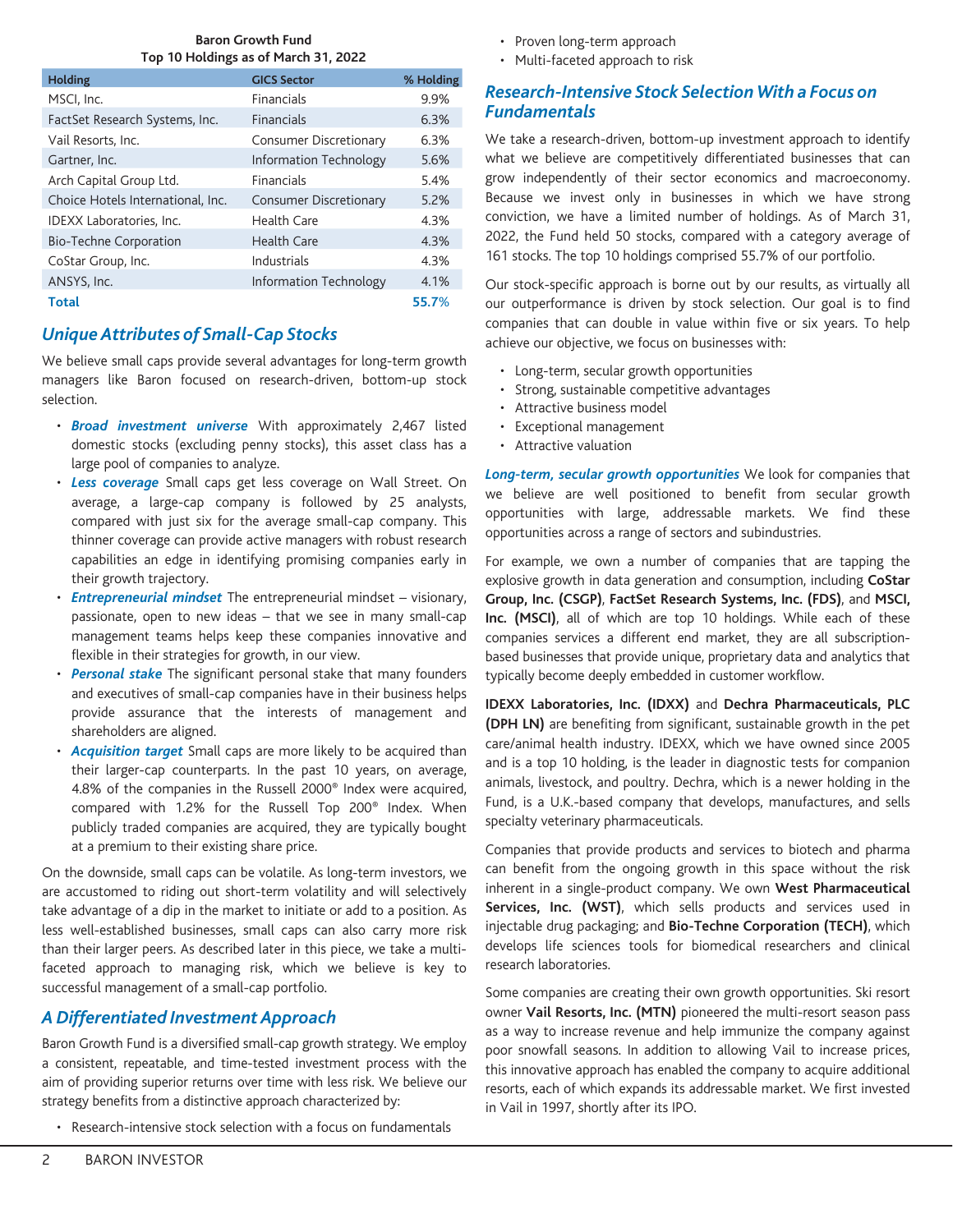*Strong, sustainable competitive advantages* A sustainable competitive advantage is another key attribute of the companies we own. We look for businesses that are establishing their competitive advantages, as a fully realized competitive advantage is more likely to be reflected in the stock price.

*Attractive business model* We seek to invest in companies with the following characteristics:

- Pricing power
- Long-term contracts / high retention rates
- Recurring or reoccurring revenue
- High and /or expanding incremental margins
- Asset light / low capital intensive
- Strong free cash flow conversion
- Appropriate capital structure

We prefer companies whose pricing power is tied to the utility of their product or service rather than a monopolistic hold on the market. For example, with subscription-based business models, companies are able to leverage the continual improvement and expansion of the services they provide to raise prices on a regular basis. Long-term contracts with high retention rates – another characteristic of many of our subscription-based businesses – provide stability, sustainability, and transparency, as does recurring or reoccurring revenue.

We like companies with high or expanding margins that are reinvesting their profits in future growth. Many of our holdings are asset-light, low capital-intensive businesses because once they have built their core assets  $-$  database, platform, etc.  $-$  as they scale, margins can expand significantly. We also like strong and visible free cash flow, because unlike earnings, cash flow is not readily manipulated by accounting conventions. Finally, we look for a capital structure appropriate to the industry in which the company operates. We are comfortable with leverage if it is an established business with recurring and predictable free cash flow and sensible debt levels. We believe such balance-sheet optimization is a way to maximize shareholder returns.

*Exceptional management* Baron's long-held motto, "We invest in people," reflects our belief that experienced, visionary management is at the heart of a company's success. To find these talented people, Ron and Neal tap their decades of experience as investment professionals, over the course of which they have met with and interviewed thousands of executives about their companies. We look for a personal financial stake in the company's success.

*Attractive valuation* We project the long-term intrinsic value of every stock we own using both quantitative and qualitative analysis. Our projection is based on key revenue growth drivers, profitability, cost structure, and capital structure – as well as more qualitative factors, such as the total addressable market, sustainability of the competitive advantage, and strength of the management team. We will initiate a position only if we believe the stock can double in size in a five- to sixyear period. We will remain invested as long as the stock's valuation is supported by our projection of intrinsic value.

# *Proven long-term approach*

Consistent with our longstanding Baron investment philosophy, Baron Growth Fund is managed with a long-term perspective. We believe this long view gives us an edge. Most small-cap managers are focused on the short term, where factors that may have little to do with business

fundamentals, such as a quarterly earnings beat or miss or overall market volatility, are often the most significant factor driving trading decisions and share price performance.

Since the vast majority of managers employ a short-term approach, we believe our long-term perspective affords us less competition while also allowing us to take advantage of the shortsightedness of the market. We leverage our extensive research capabilities to conduct a deep dive on the fundamentals of every company in which we are considering an investment. Our research allows us to develop an informed and thorough understanding of the longer-term secular advantages of these companies. Ultimately, we are more interested in the duration of a company's growth opportunity, rather than being overly focused on its timing. We believe this is a key part of the engine that drives alpha for us.

The Fund's average turnover of 1.4% is significantly lower than its peer group average of 75.14%. Our low turnover is an outgrowth of our investment process rather than a goal in itself. If we find and invest in the right companies, we believe that it makes little sense to replace these companies with new and relatively untested ones. We would rather remain invested throughout the duration of the growth trajectory of our highest-conviction companies. We also believe this is a more tax efficient approach to managing a portfolio and one that is often attractive to company management who are aware of our reputation as long-term holders of stock.

As a result of our low-turnover, long-term investment strategy, many of our holdings have added significant value to the Fund. Our top 10 holdings illustrate this. As of March 31, 2022, the portfolio's 10 largest positions have been owned for a weighted average of 17.6 years. Our holdings in these stocks have increased by a weighted average of 16.9 times since our initial investment and have exceeded the benchmark by a weighted average of 8.2% annually. Of course, not every stock we invest in performs as well as the examples we have cited. In addition, past performance is no guarantee of future results. Nevertheless, we believe these results help reinforce the validity of our approach and give us the confidence to continue this strategy into the future. Our primary goal is to capital appreciation, and we strongly believe we should stay involved as our investments grow and flourish as long as our investment thesis holds true. We believe we would be doing our shareholders a disservice if we sold out of our most successful stocks too soon to replace them with new positions that might not perform as well.

# *Multi-Faceted Risk Management*

With a beta of 0.87, standard deviation of 22.73%, and downside capture of 71.08% for the 3-year period, we believe Baron Growth Fund is an excellent option for investors looking for a lower-risk option in the small-cap space.

We believe this lower-risk profile is a direct result of our multi-pronged approach to risk that involves:

- Extensive due diligence
- Emphasis on high-quality businesses
- Focus on non-correlated end markets

*Extensive due diligence* We believe the best risk management starts with knowing the companies in which we invest. Throughout the life of all of our investments, we continue to conduct due diligence and engage with management so we can keep apprised of the company's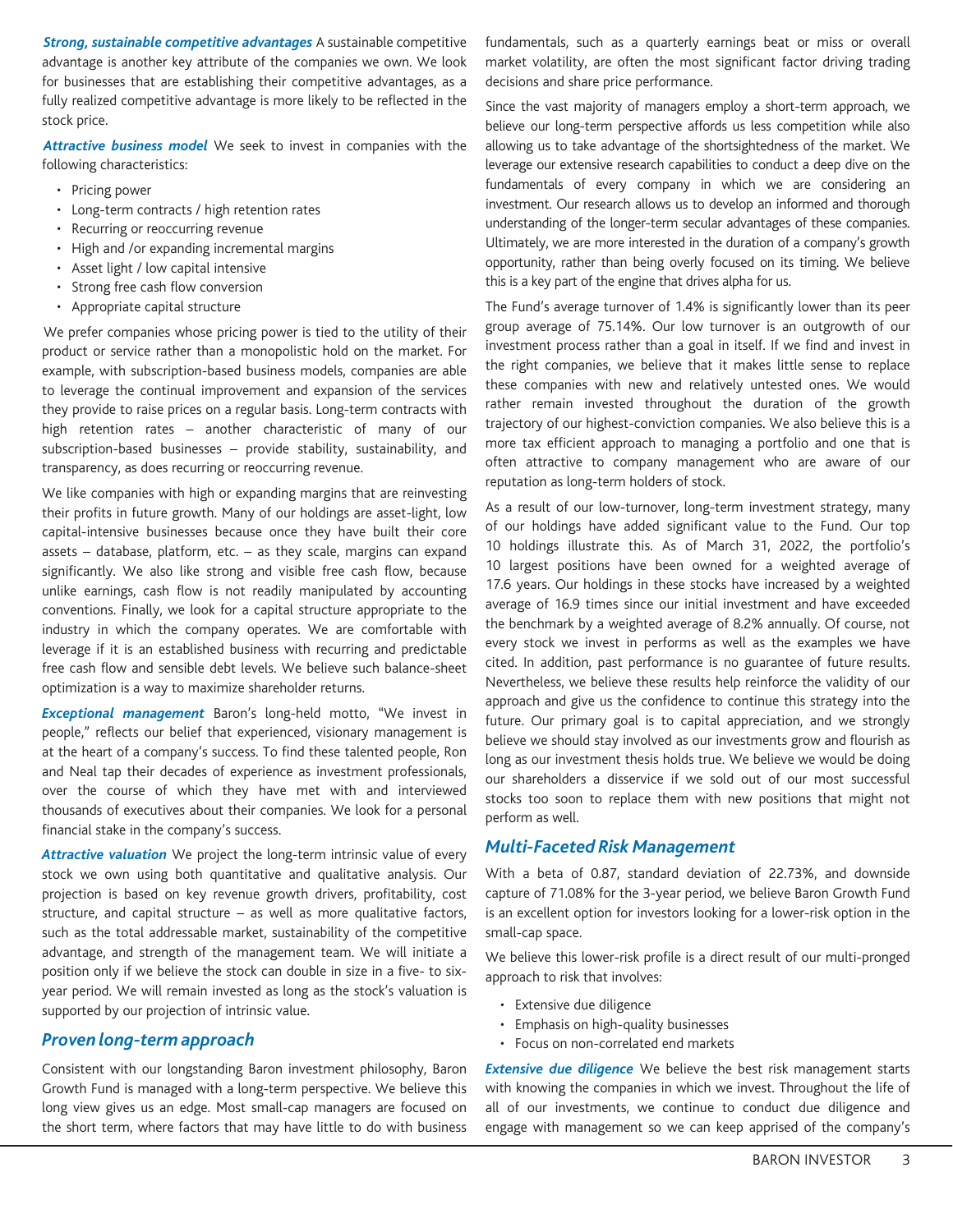business as it develops and grows. The research we continue to put in to each of our holdings goes well beyond participating in quarterly earnings conference calls. We speak to our holdings' management teams multiple times per year, conduct site visits, and meet with management on an annual basis or more frequently to the extent practicable. We believe this sustained research and interaction with management helps us test and refine our valuation models on an ongoing basis.

*Emphasis on high quality businesses* We invest in what we believe to be high quality businesses with attributes that helps dampen volatility. Our top 10 holdings in particular all have a strong track record of success during the period held yet we believe still have significant upside. These holdings tend to be cash-generative, asset-light businesses that are building off established market positions and have predictable and reliable revenues. We supplement these long-term success stories with smaller and younger companies that we think can provide more significant growth and develop into long-term holdings.

*Focus on non-correlated end markets* We also manage risk by investing in businesses across a range of non-correlated end markets. For instance, our application software companies each serve different end markets, so we believe they are less correlated than they would initially appear. **ANSYS, Inc. (ANSS)** provides simulation software to engineers, **SS&C Technologies Holdings, Inc. (SSNC)** serves the financial services industry, and **Guidewire Software, Inc. (GWRE)**, the property and casualty insurance industry. The growth of each of these application software companies will be affected primarily by how successfully it is transforming its particular end market.

# *Conclusion*

While short-term cycles such as the one we experienced this quarter ebb and flow, we do not seek to reposition the portfolio or change our process or strategy just because certain areas of the market are temporarily in vogue. Over the longer term, we expect the pandemic will accelerate certain secular trends such as digitization and a focus on ESG (environmental, social, and governance) factors. We also think we will see significant transformations in consumer travel habits, public health screening, and corporate supply chains. We believe such changes will create meaningful investment opportunities, and we continue to focus on identifying and researching these unique businesses with significant barriers to entry and growth prospects, investing at attractive prices, and holding them for the long term.

Investors should consider the investment objectives, risks, and charges and expenses of the investment carefully before investing. The prospectus and summary prospectuses contain this and other information about the Funds. You may obtain them from the Funds' distributor, Baron Capital, Inc., by *calling 1-80099BARON or visiting www.BaronFunds.com. Please read them carefully before investing.*

The discussion of market trends and companies are not intended as advice to any person regarding the advisability of investing in any particular security. Some of our comments are based on current management expectations and are considered "forward-looking statements." Actual future results, however, may prove to be different from our expectations. Our views are a reflection of our best judgment at the time and are subject to change any time based on market and other conditions, and we have no obligation to update them.

Portfolio holdings as a percentage of total investments as of March 31, 2022 for securities mentioned are as follows: **Dechra Pharmaceuticals PLC** – 0.4%, **West Pharmaceutical Services, Inc.** – 2.5%, **SS&C Technologies Holdings, Inc.** – 1.5%, **Guidewire Software, Inc.** – 1.2%.

The Fund may not achieve its objectives. Portfolio holdings are subject to change. Current and future portfolio holdings are subject to risk.

The Russell 2000<sup>®</sup> Growth Index measures the performance of small-sized U.S. companies that are classified as growth. The Russell Top 200 Index is a market capitalization weighted index of the largest 200 companies in the Russell 3000. The Russell Top 200 Index is a benchmark index for U.S.-based large-cap stocks; the average member has a market cap above \$100 billion. The index is reconstituted annually to account for new members and growing companies. Russell Investment Group is the source and owner of the trademarks, service marks and copyrights related to the Russell Indexes. Russell is a trademark of Russell Investment Group. The indexes are unmanaged. The index performance is not fund performance; one cannot invest directly in an index. The indexes and the Fund include reinvestment of dividends, net of withholding taxes, which positively impact the performance results.

**Alpha** measures the difference between a fund's actual returns and its expected performance, given its level of risk as measured by beta.

**Beta** measures a fund's sensitivity to market movements. The beta of the market is 1.00 by definition.

**Upside Capture** explains how well a fund performs in time periods where the benchmark's returns are greater than zero.

**Downside Capture** measures how well a fund performs in time periods where the benchmark's returns are less than zero.

**Standard deviation** measures the degree to which a fund's performance has varied from its average performance over a particular time. The greater the standard deviation, the greater the fund's volatility (risk).

BAMCO, Inc. is an investment adviser registered with the U.S. Securities and Exchange Commission (SEC). Baron Capital, Inc. is a broker-dealer registered with the SEC and member of the Financial Industry Regulatory Authority, Inc. (FINRA).